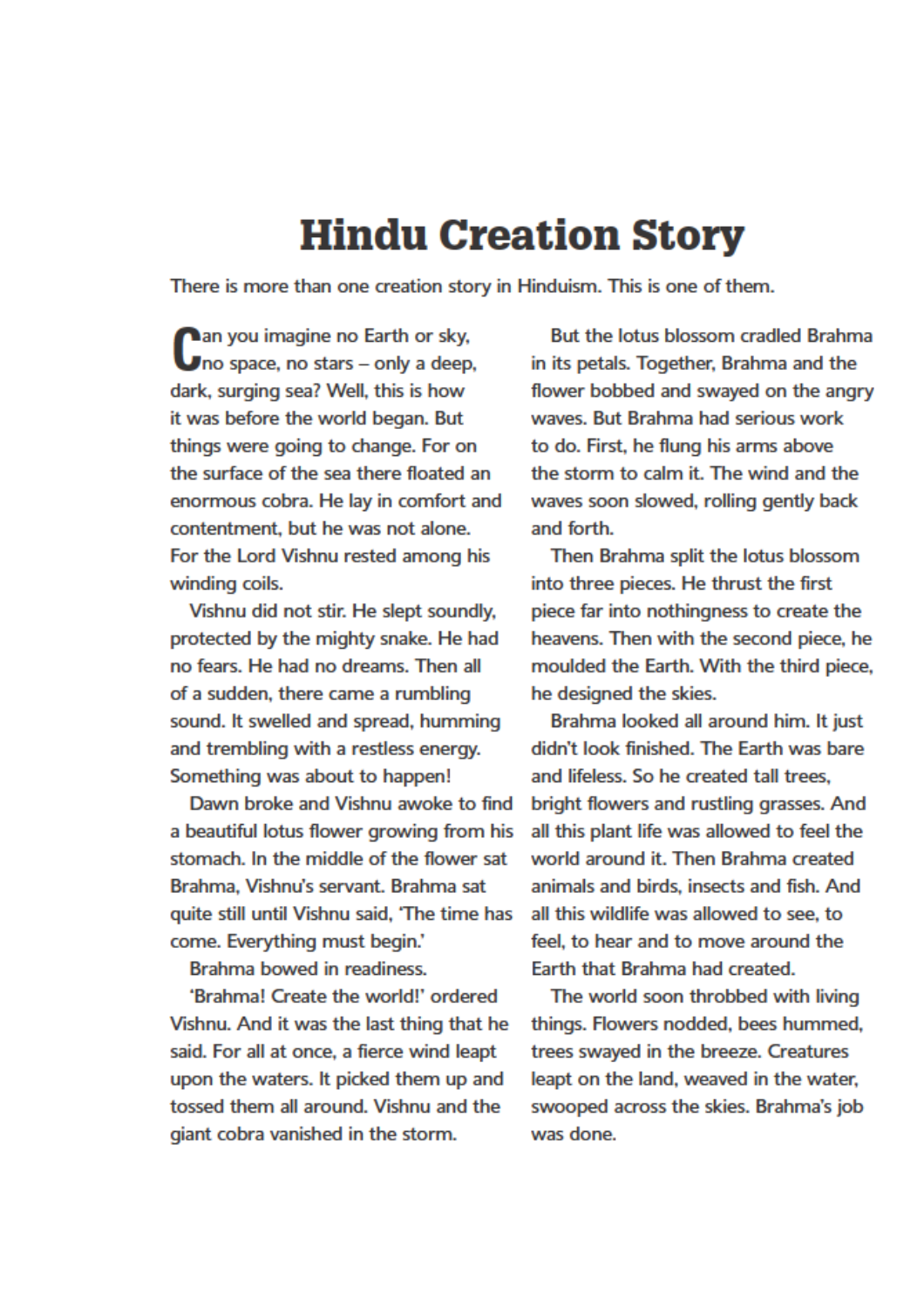

#### **This is one version of the Chinese creation story.**

Traditional Chinese belief is based on the **yin** and **yang**, the dark and the light, as being the creative power which sustains all life and being. Yin and yang are not gods or deities but are the natural forces behind nature and even the gods, such as P'an Ku, are creations of the yin and yang. Here is one version of how the world came to be.

There was a time when there was nothing but chaos, and it was like a mist and full of emptiness. Suddenly, there came a great colourful light and from this light all things that exist, came to be. Then the mist shook and separated, that which was light, rose up to form heaven and that which was heavy sank and became solid and formed the earth.

Then strong forces came from heaven and earth and these forces combined to produce yin and yang. Think of yang like a dragon - hot, fiery, male, full of energy. Think of yin as a cloud - moist, cool, female, slowly drifting. Each force has great power, alone they would destroy the world and chaos would return but together they balance each other and keep the world in harmony.

From yin and yang come everything. The sun is of yang and the moon, yin. The four seasons - winter, spring, summer and autumn - and the five elements - water, earth, metal, fire and wood – all these things sprang from them as did all kinds of living creatures.

So there was the earth, a featureless ball floating like a jellyfish on water. Then the forces of yin and yang created the giant figure P'an Ku, the Ancient One. P'an Ku, never stopped growing during every year of his long life and he set to work to put the earth in order. He dug the river valleys and piled up the mountains. Over many thousands of years he shaped and created the folds of our earth.

But such work took its toll and even mighty P'an Ku could not escape death and, worn out by his long life of work, he collapsed and died. His body was so vast that when he fell to the ground his body became the five sacred mountains, his hair became the plants and his blood the rivers. From his sweat came the rain and from the parasites living on his body came forth human beings.

The people, at first, lived in caves but soon the Heavenly Emperor came to teach them how to make tools and houses. The people also learnt how to build boats, to fish, to plough and plant, and to prepare food. This is how it all began.'

The belief in the balancing forces of yin and yang lies at the heart of the Chinese philosophy and influences the way the Chinese people treat their environment.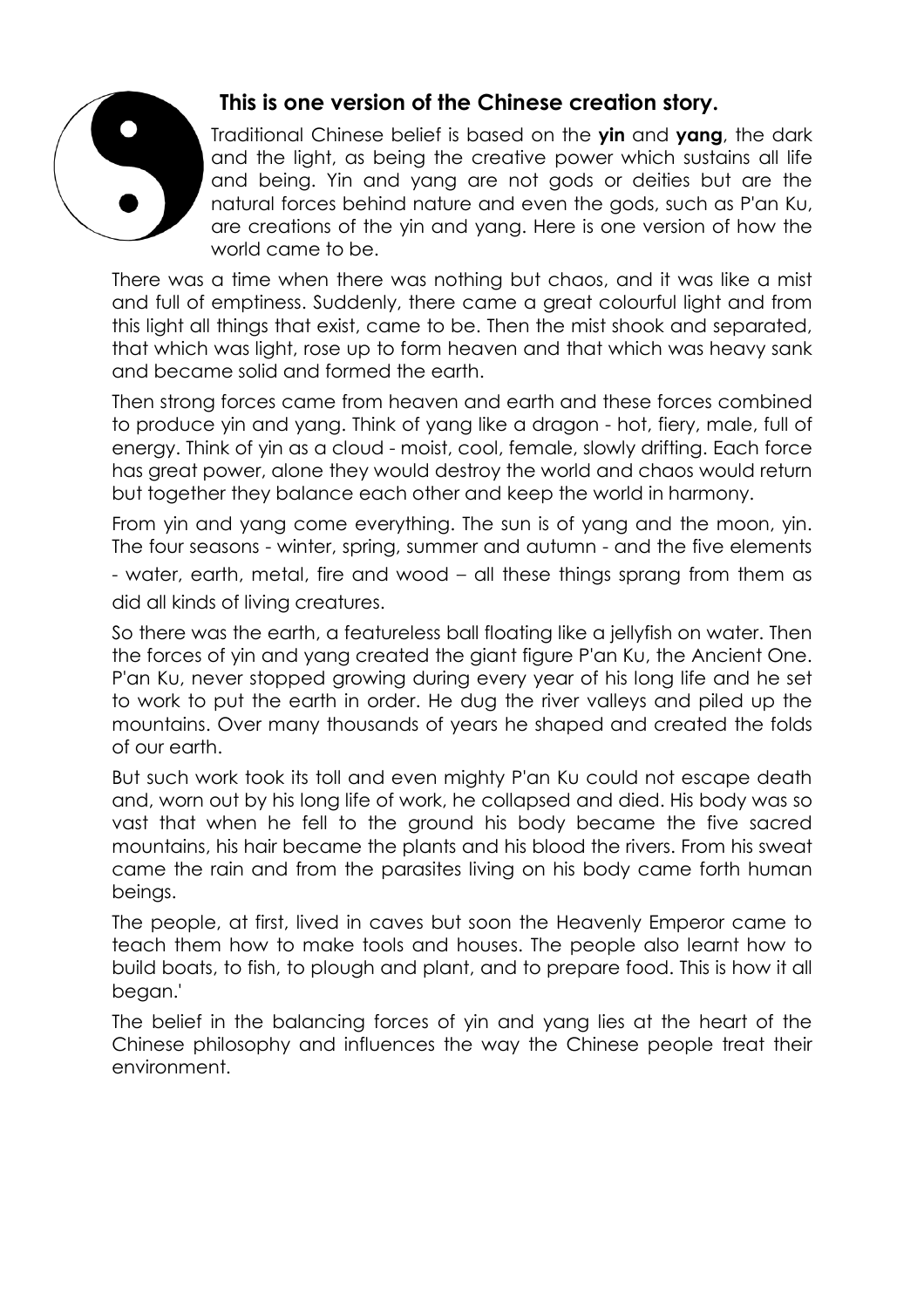## **Islam**

*Select the correct word from the word box below so the following information about the Islamic creation story makes sense.*

In the time before time, God was. And when God wants to create something, all he needs to say is "Be", and it becomes.

So it was that God **the world and the** 



heavens. He made all the creatures, which walk, swim, crawl and fly on the face of the earth. He made the angels, and the \_\_\_\_\_, moon and the stars to dwell in the universe. And consider, as the Qur'an says, how God poured down the rain in torrents, and broke up the soil to bring forth the corn, the grapes and other \_\_\_\_\_\_\_\_\_\_\_\_; the olive and the palm, the fruit trees and  $the$   $\qquad$   $\qquad$   $\qquad$ 

Then God ordered the angels to go to the earth, and to bring seven handfuls of soil, all of  $\Box$  colours, from which he could man. God took the seven kinds of earth and moulded them into a model of a man. He **Example 20** life and power into it, and it immediately sprang to life. And this first man was called \_\_\_\_\_\_\_\_\_\_\_\_. God took Adam to live in Paradise. In \_\_\_\_\_\_\_\_\_\_\_\_, God created Eve, the first woman, from out of Adam's side. God taught Adam the names of all the creatures.

God placed the couple in a beautiful garden in Paradise, telling them that they could whatever they wanted except the fruit of on forbidden tree, But the evil one tempted them to disobey God, and eat the When God knew that Adam and Eve had **Example 20** him, he threw them out of Paradise and sent them to earth. But God is merciful. The earth was created to give food, drink and shelter to the human race. The sun, moon and stars give \_\_\_\_\_\_\_\_\_\_\_. It is a good world, where everything has been created to serve people. And people, the Qur'an teaches, should serve God and obey his will. For those who submit to the will of God will be  $\frac{1}{2}$ , and taken to live  $\frac{1}{2}$  in Paradise.

The Muslim creation story is found in the Qur'an. Muslims believe there is only one God who created everything. God's world is a good world, and when people obey or submit to God then life is good. Although God made humans

\_\_\_\_\_\_\_\_\_\_\_\_\_\_\_ to the rest of creation, Muslims believe that this means humans have been given everything on earth to care for and look after. The world is not ours to do with as we want.

| saved                           | disobeyed |      | model            | Paradise |         |  |
|---------------------------------|-----------|------|------------------|----------|---------|--|
| light<br>vegetation<br>superior |           |      | torever          |          | created |  |
|                                 |           |      | different<br>eat |          |         |  |
|                                 | sun       | Adam | fruit            | breathed | arass   |  |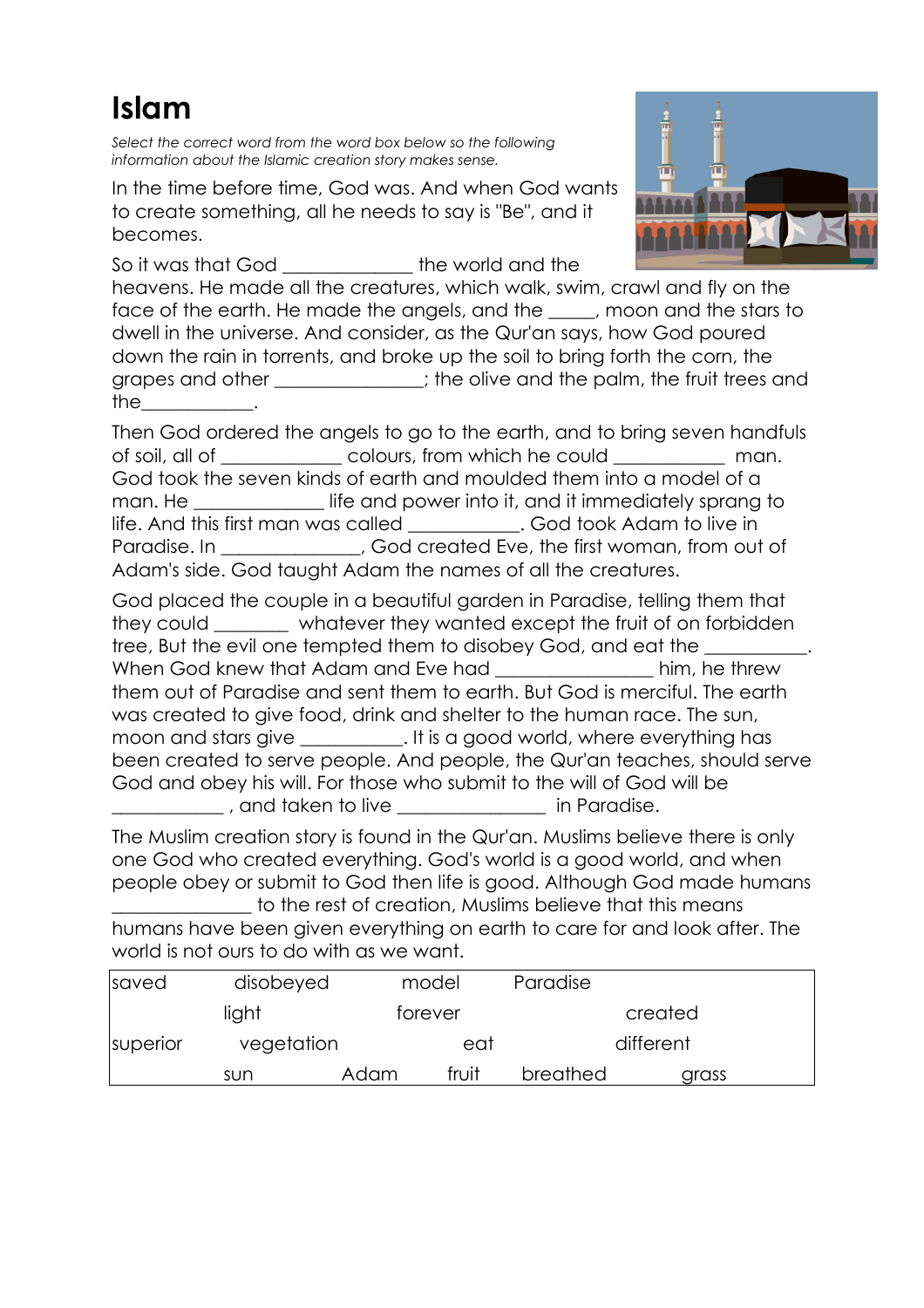# **Christian Creation story**

In the very beginning, a long long time ago, there was nothing but darkness. Everything was covered in deep water and all was quiet.

Then God said 'Let there be light!'. All of a sudden there was a bright glow. Everything shone brightly. God divided this light from the darkness, which he called Night. And so the first day was created. God made sure that it was good.

On the second day God created the sky above the waters. He called the sky Heaven.

On the third day, dry land rose up from the waters. God called the land Earth and the waters Sea. He ordered the Earth to make plants with fruits and seeds. God made sure that everything turned out right.

On the fourth day, God made the Sun to shine brightly during the day. He then made the Moon and placed it in

the night sky. He surrounded it with sparkling stars.

On the fifth day, God commanded the air to come alive with birds. He then filled the sea with fish to swim through the waters.

On the sixth day, God made animals to live on the land. From big elephants to tiny ants, the Earth was covered with new life. God was pleased with the result. But there was still something missing...

And so God made a man and a woman. The man was called Adam and the woman was called Eve. God placed them gently down onto the land. He told them to love one another and take good care of all the animals he had created.

God had been working very hard for six days. He was very tired now. So on the seventh day, God decided to rest.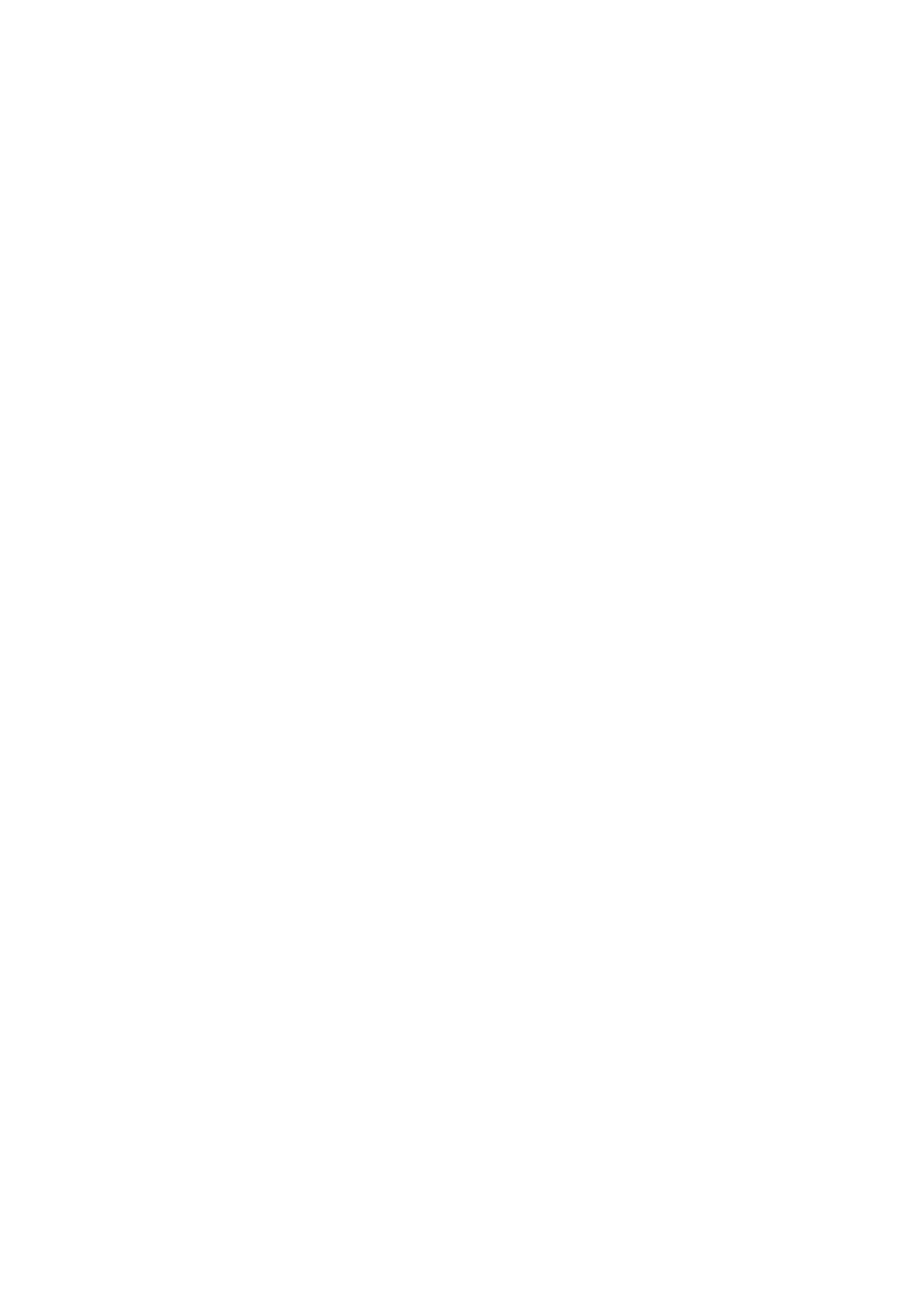

## **Judaism**

The Jewish calendar is dated from the supposed year of the Creation. This is indicated by the letter 'AM' after each year meaning 'Anno Mundi', Year of the World. Judaism sees its origins in the Act of Creation and its own beginnings as being part of the Divine plan.

In the beginning, God created the heavens and the earth. God said, "Let there be light". And there was light and God saw that it was good, God divided the light from the darkness, naming them ' day' and 'night'. Evening and morning came - the first day.

The morning came- the second day. God said, "Let the waters be divided". And God made the arch of the sky to hold back the waters from the earth. He placed some above the arch and some below.

Morning came and God said, "Let the waters under heaven come together, and dry land appear". Thus the earth arose, and plants and trees grew, and God saw that it was good.

Morning came - the third day. God said, "Let the great light and the small light appear in heaven to govern day and night. God saw that it was good.

Morning came - the fourth day. God said. "Let the waters fill with creatures and the sky with birds". God saw that it was good, and blessed them.

Evening came and then morning came - the fifth day. God said "Let the earth bring forth every kind of living creature". God saw that it was good.

Then when all when the earth was ready God said. "Let us take dust and create man, Adam, to be master over all creatures". So Adam was created in God's own image.

God saw that Adam needed a friend - woman. So Lilith was made from the dust, also in God's image. But Lilith would not live with Adam and went her own way. So God made a woman before Adam's eyes, but Adam turned from her. Finally, putting Adam in a deep sleep, God took one of Adam's ribs and made Eve, and placed the couple in Paradise.

On the seventh day, God finished his work and rested.

Paradise was blissful, until Adam and Eve ate fruit from the tree of knowledge of good and evil, which God had forbidden them to do. God punished them, and cast them out of Paradise. Through the Covenants with Abraham and Moses, the Jewish people have a close relationship with God; they are to act as a model of the way God wishes people to live and to use the world. The world is full of good things but it is ours on trust and we must care for it as well as use it.